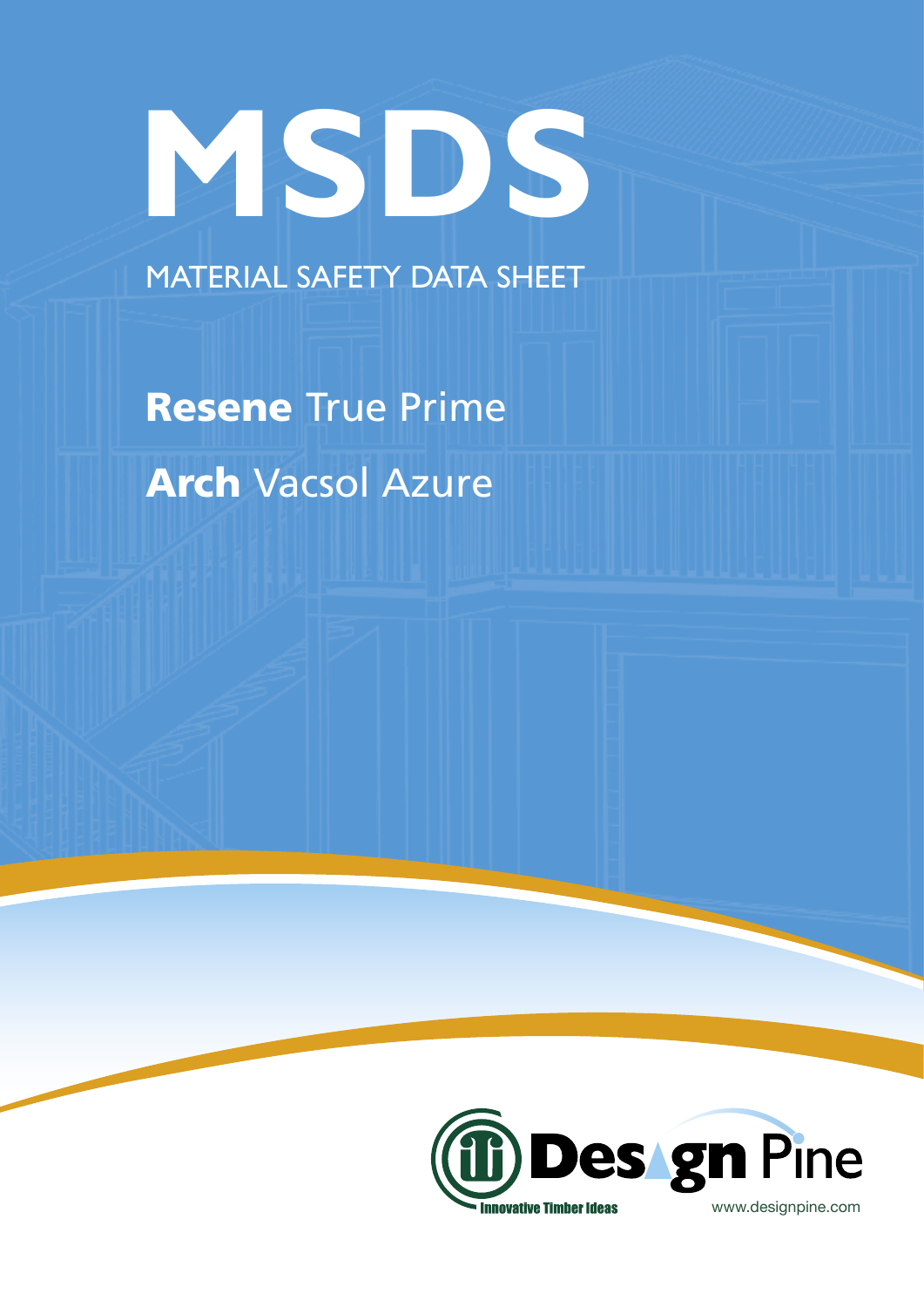

### First Aid

Eyes: Rinse cautiously with water for several minutes. Remove contact lenses if present and easy to do so. Continue rinsing. If eye irritation persists get medical attention/ advice.

Swallowed:

Skin: IF ON SKIN: Remove/Take off immediately all contaminated clothing. Rinse skin with water/shower.

INGREDIENTS CAS Reg.

+ NZ OSH (WES) 2002 \* OSHA CEL

No.

IF skin irritation occurs: Get medical advice/ attention.

Inhaled:

# Aggravated medical conditions caused by exposure Chronic Health Effects Advice to Doctor

Treat symptomatically.

Approx. Proportion

Mineral Turps Mixture Med 30 - 60% None Established Barium metaborate  $\begin{array}{c|c} | 13701-59-2 & \text{Low} < 10\% & 0.5 \text{ ma/m}^3 \text{ as } B + \end{array}$ Methyl Ethyl Ketoxime  $\begin{array}{|l|l|} 96-29-7 & \quad \text{Trace} < 1\% \end{array}$  36 mg/m3 \* Non-Hazardous material | Not known | None Establish

### Hazardous according to NZ HSNO Regulations Safety Phrases

COMPOSITION / INFORMATION ON INGREDIENTS

Substance Classification 3.1C 6.3B 9.1B

Risk Phrases

Hazard Statements: Flammable liquid and vapour Causes mild skin irritation Toxic to aquatic life with long lasting effects

TWA

Emergency Telephone: 0800 737 363 Available Monday - Friday 8.00am - 4.30pm New Zealand Poisons Centre: 0800 764 766

# IDENTIFICATION

# Product Name: TRUE PRIME

Other Names: Description: PAINT Recommended use: Solvent Alkyd Paint

Classification of Hazardous Nature:

HAZARD IDENTIFICATION

Company Name: Resene Paints Limited Address: 32-50 Vogel Street Naenae Wellington NEW ZEALAND P O Box 38242 Wellington Mail Centre Phone: (04) 577 0500 Fax: (04) 577 0600

# MATERIAL SAFETY DATA SHEET

True Prime



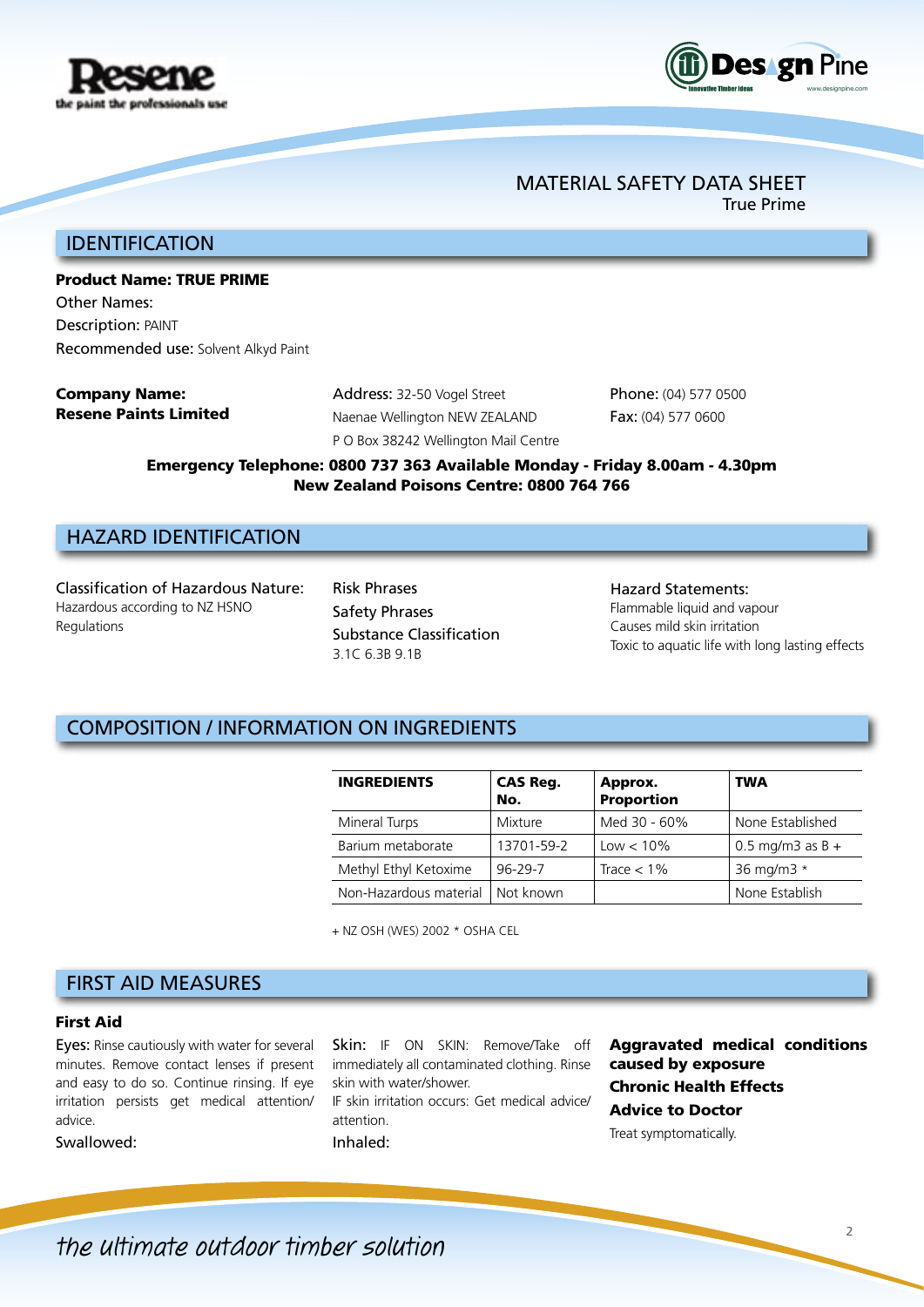



# FIRE FIGHTING MEASURES

Extinguisher: Foam, Carbon Dioxide, Dry Chemical

Hazards from combustion products Special protective precautions and equipment for firefighters

### Fire/Explosion Hazard

| Auto Ingnition<br>Temperature |                    | Lower Explosion Limit   Upper Explosion Limit |
|-------------------------------|--------------------|-----------------------------------------------|
| 250°C                         | $0.4\%$            | $6.0\%$                                       |
| Hazchem Code                  | <b>Flash Point</b> |                                               |
| 3[Y]                          | 31°C               |                                               |

# ACCIDENTAL RELEASE MEASURES

**Emergency Procedures** Keep spectators away and avoid breathing dust or vapours

### Methods and materials for containment and clean up

Minor Spills: Clean up spills immediately. Wear protective clothing and breathing apparatus.

Use absorbent clean up materials, such as fire retardant treated sawdust or diatomaceous earth.

Keep spills (and as much as possible cleaning runoffs) out of municipal sewers and waterways.

Sweep up.

Place in separate container for disposal or recovery.

Major Spills: Restrict access to area. No smoking or naked lights. Alert Fire Brigade and tell them location and nature of hazard. Consider evacuation (or protect in place). Clear area of personnel and move upwind. Dike and contain spill with inert materials (eg. Sand). Stop leak if safe to do so. Keep spills (and as much as possible cleaning runoffs) out of municipal sewers and open bodies of water. Collect recoverable product into labelled containers for recycling.

# HANDLING STORAGE

Precautions for safe handling: Avoid damaging containers. Keep lids on containers when not in use

Conditions for safe storage including any incompatibilities

Storage Temperature: Minimum: 1°C Maximum: 40°C.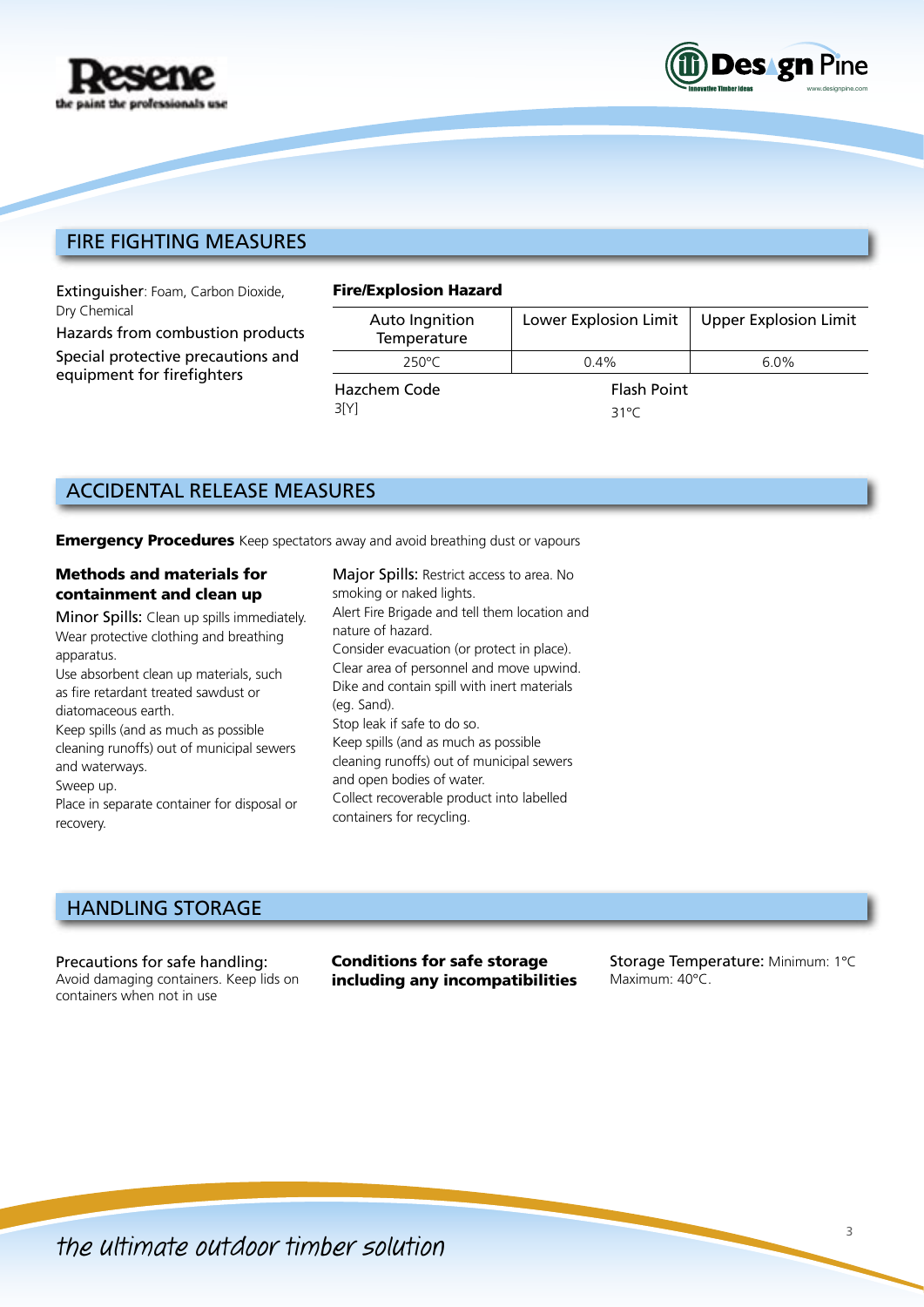



# EXPOSURE CONTROLS/PERSONAL PROTECTION

# National exposure standards for mixture

Component Pigments

### Personal Protection

Eyes: Safety eyewear with splash guards or side shields to prevent eye contact is recommended when using any paint.

Hands/Feet: Protective clothing. Gloves of neoprene or nitrile rubber - Industrial weight lined gauntlet recommended.

Other: Overalls, impervious clothing, barrier cream, eyewash unit, skin cleansing cream. Practice good caution and personal cleanliness to avoid skin contact. Avoid breathing vapours of heated materials. Wash hands thoroughly before handling food.

Breathing Zone ppm Breathing Zone mg/m3

Respirator

# PHYSICAL AND CHEMICAL PROPERTIES

### Physical Description/Properties

Appearance: Coloured liquid. Odour: Hyrdocarb pH: n/a

Melting or Freezing Point: < -40°C Boiling Point: 145°C Vapour Pressure: 3.3 kPa

Vapour Density (Air=1): 4.3 Solubility: Insoluble Percent Volatile (by weight): 35

# STABILITY AND ACTIVITY

Chemical Stability: Product is considered stable under normal storage and handling conditions.

Conditions to Avoid: Freezing excessive heat and changes in temperature Incompatible Material:

Hazardous decomposition product: Oxides of carbon and nitrogen Hazardous reactions: Hazardous polymerisation will not occur.

# TOXICOLOGICAL INFORMATION

No data available for this product Refer to individual raw materials

# HAZARDS IDENTIFICATION

Do not allow the product to enter the environment No data available for this product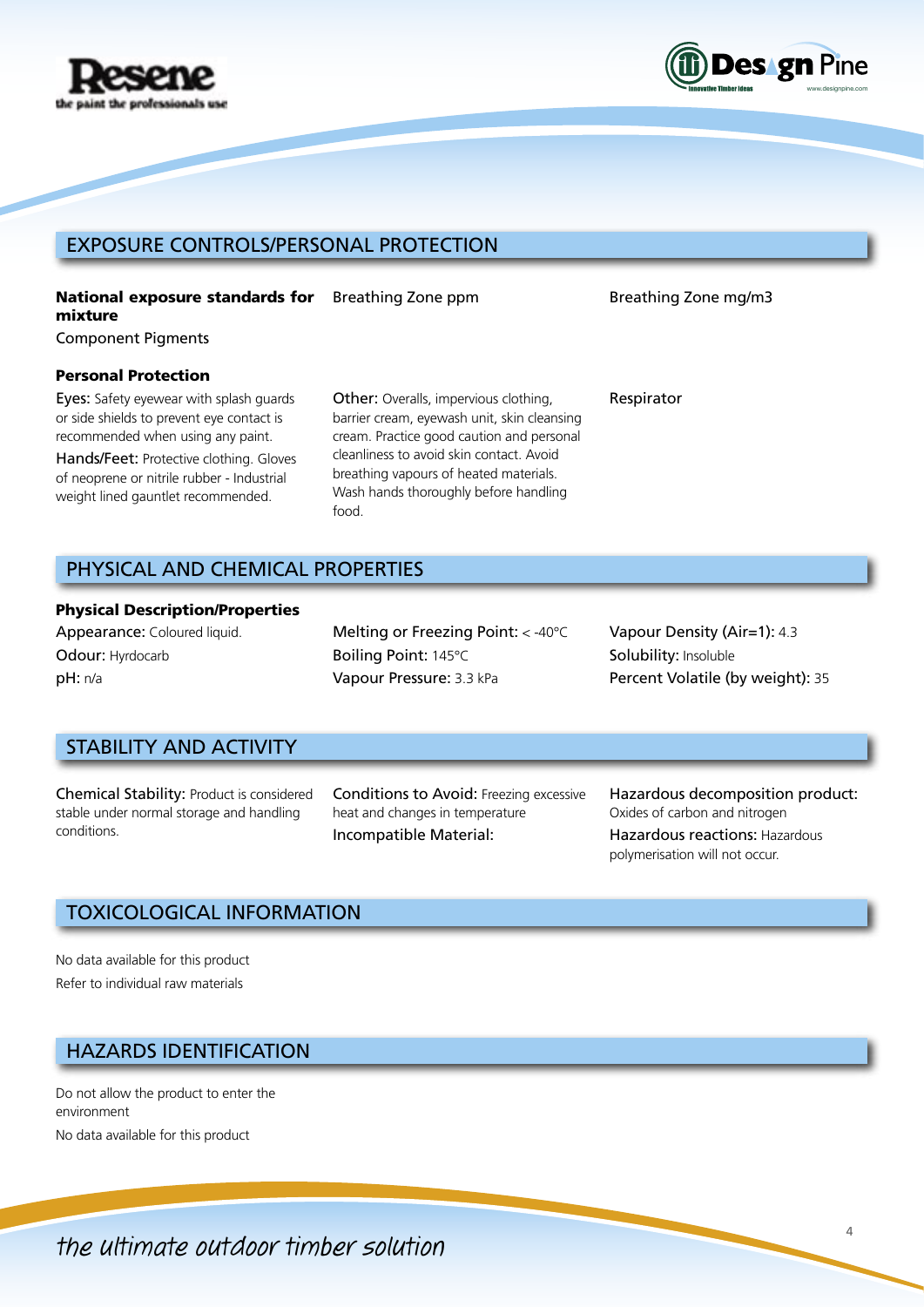



# DISPOSAL CONSIDERATIONS

Special precautions for landfill or incineration

Consult manufacturer for recycling options and recycle where possible

Decontaminate empty containers. Observe all label safeguards until containers are cleaned and destroyed

# SHIPPING INFORMATION

UN Number: 1263 UN Proper shipping: Paint related product

Subsidiary risk Poison Schedule Packing Code: 111 Hazchem Code: 3[Y] Class 3 Flammable Liquid

### Special precautions for user

# REGULATORY INFORMATION

Group Standard: HSR002662 Surface Coatings & Colourants (Flammable)

Approved Handler: Not required

# OTHER INFORMATION

Date of Preparation: 29/11/2007 Literature references: MSDS's for individual raw material

Abbreviations: NOHSC: National Occupational Health and Safety Commission TLV: Time weighted average **STEL:** Short term exposure limit

CAS Number: Chemical Abstract Service registry number TWA: Threshold limit value Marine Pollutant: Marine Pollutant

Safety data sheets are updated frequently. Please ensure that you have a current copy

The information contained herein is based on data considered accurate and reliable to the best of our knowledge and belief as of the date compiled. However no warranty is expressed or implied regarding the accuracy of this data or the results to be obtained from

the use hereof. Resene Paints (New Zealand) Limited assumes no responsibility for personal injury or property damage to vendors, users or third parties caused by the material. Such users or vendors assume all risks associated with the use of the material. It is the users

responsiblity to satisfy themselves as to the suitability and completeness of the information for their own particular use. The users must determine whether the use of the information and data is in accordance with local laws and regulations.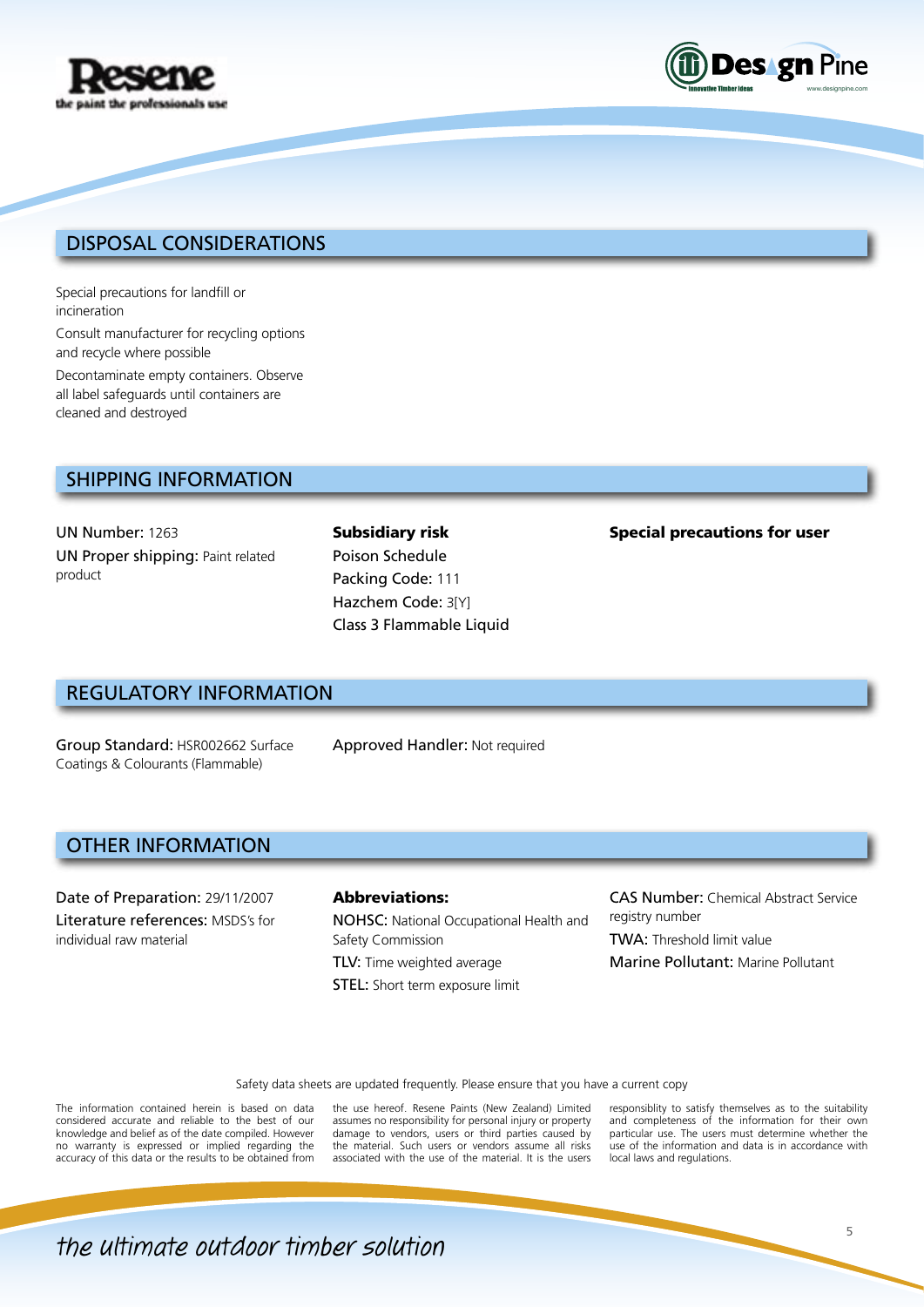



# STATEMENT OF HAZARDOUS NATURE

Not hazardous according to criteria of Worksafe Australia.

# COMPANY DETAILS

Company: This MSDS is provided by Arch Wood Protection (Aust) Pty Limited in good faith for information only.

**Address** 

Ingredients

Arch do not manufacture the product specified in this MSDS.

Telephone Number Fax

Emergency Telephone Number

See comments under Product Source on page 4.

# IDENTIFICATION

### Product Name: Vacsol Azure treated timber H3 LOSP Azole treated timber

Other Names: (Tebuconazole / Propiconazole / Permethrin treatment – preservative No. 64 as per AS1604.1)

Uses: LOSP treatment is used to protect timber from attack by termites, insects and fungal decay. The treated timber is used for exterior building and structural applications in above ground situations.

### UN Number: N/A Dangerous Goods Class: N/A

Hazchem Code: N/A

Poisons Schedule: N/A

### Chemical Name CAS Number Proportion % w/w Composition/s  $\vert$  Commercial timbers such as radiata pine, slash pine, hoop pine etc. treated by vacuum/ pressure impregnation method in accordance with AS1604 or other relevant standard or code. \* Tebuconazole \* Propiconazole \* Permethrin 25:75 \*Petroleum Resin Not applicable 60207-90-1 85409-17-2 52645-53-1 64742-16-1  $~108$  $< 0.1$  $< 0.1$  $< 0.1$  $< 1.0$

\*\* IPBC #Residual solvent (aliphatic hydrocarbons) 55406-53-6 64742-95-6  $< 0.1$ <10 Actual levels from piece to piece may vary depending on the application intended and differences in the timber itself.

8002-7-42

\*\* IPBC may be present in some treatments to reduce surface mould.

Paraffin wax

The level of residual solvent in the timber will vary considerably depending on the length of time after the treatment and the drying conditions. Levels of up to 10% by weight may be expected immediately after treatment however this falls to negligible levels within a few days at ambient conditions once the solvent is allowed to dry.

### Physical Description/Properties

Appearance & Odour: Sawn, finger jointed or laminated timber products that may have an solvent odour (white spirits) fresh after treatment. May have a factory applied paint primer finish (pale blue or beige) or may have natural timber appearance optionally

with a coloured dye (green) impregnated during treatment.

Specific Gravity: Typically 450 - 650 kg/m3 depending on timber species and grade.

Flashpoint: Not applicable

Flammability Limits: Not applicable (for solvent - LEL 0.8%, UEL 6.0%)

 $< 0.1$ 

Solubility in water: Insoluble

Auto-ignition Temperature: 265 ˚C

Volatile content: Not determined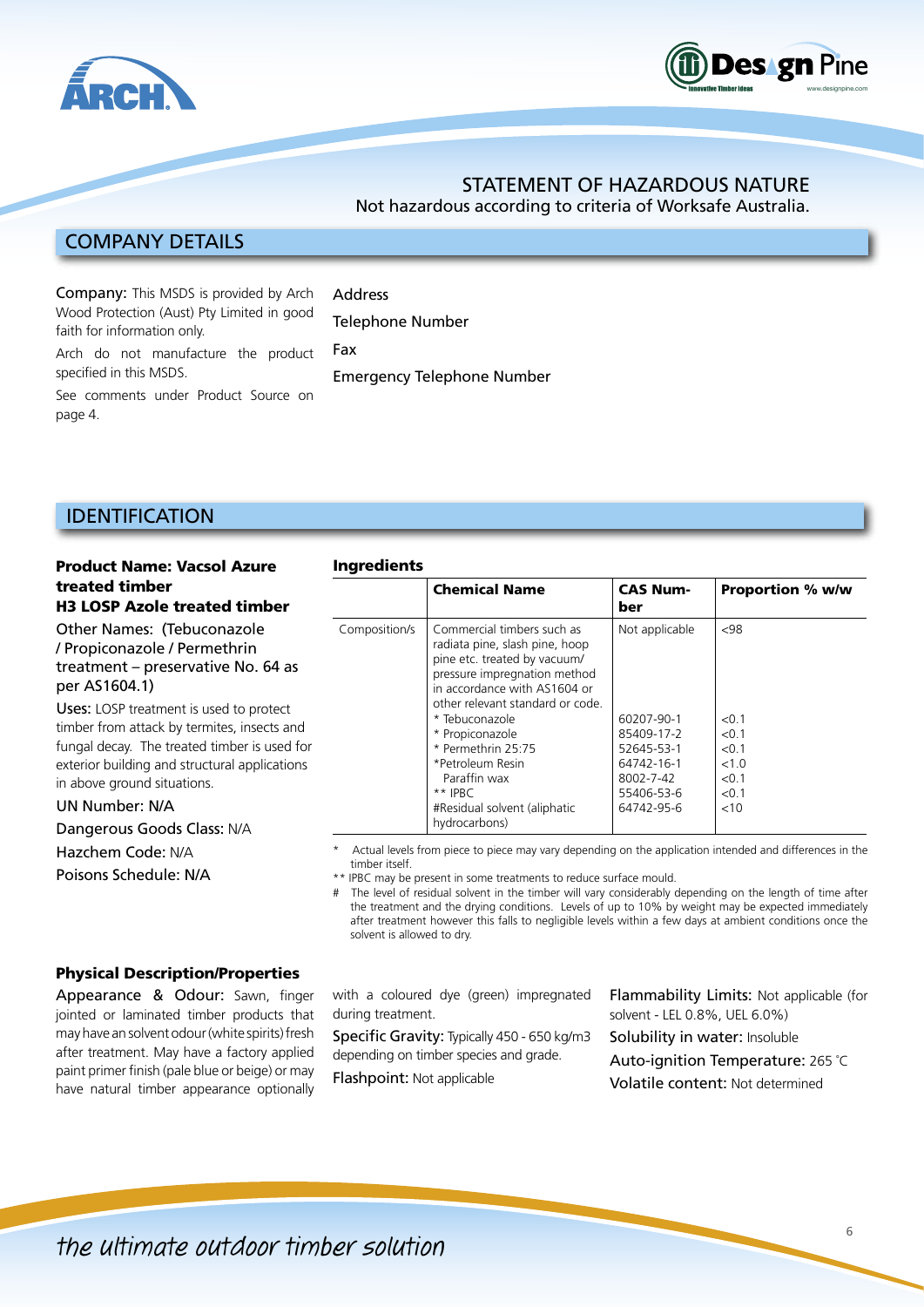



# HEALTH HAZARD INFORMATION

## Health Effects

### Acute

Swallowed: Wood fibres may cause abdominal pain, nausea or diarrhoea. Unlikely to be a significant route of overexposure.

Eye: Dust or vapours from the treated timber may be an irritant. May cause conjunctivitis and dryness.

Skin: May cause skin irritation. Contact with skin may result in allergic dermatitis.

Inhaled: Wood dust may cause breathing difficulties. May irritate the mucous membranes of the upper respiratory tract. Inhalation of solvent vapours may cause headache, dizziness, nausea and confusion.

### Chronic

The wood dust may cause skin irritation and breathing difficulties. May aggravate asthma, eye infections or affect wearing of contact lenses. Exposure to any air borne wood dust over long periods of time has been associated with the development of nasal cancer. Long term excess exposure to or abuse of solvent vapour may result in adverse health effects such as impairment of brain function and organ damage.

Once the treatment is dry, wood working and wood dust are not expected to be routes of overexposure to the active constituent or the solvent providing that appropriate personal protection and hygiene measures are taken.

## First Aid

Swallowed: Do not induce vomiting. Seek medical attention.

Eye: Hold eyes open and flush with plenty of water. If irritation or pain persists, seek medical attention.

Skin: Wash affected area with soap and water

Inhaled: Remove affected person to fresh air.

First Aid Facilities: Eye wash, hand wash, bandages and antiseptic.

# Advice to Doctor

Treat symptomatically. Regular medical surveillance for skin and systemic effects is recommended for persons handling wet treated timber or who work in the treatment plant. Note: Health effects of exposure to untreated timber (dust/shavings) may be the similar to the dry treated timber.

# PRECAUTIONS FOR USE

### Exposure Standards

No exposure standards for this product has been set.

### Engineering Controls

Mechanical (general) ventilation is recommended if working in enclosed spaces or where wood dust is generated.

### Personal Protection

For normal work on dry treated wood a dust mask and goggles should be worn as protection from wood dust when machining or sawing. Soft leather or cotton gloves should be worn to protect against splinters and cuts. Use good hygiene practices such as washing hands after handling timber and before eating, drinking and smoking.

Exposure limit standards for some of the constituents of this product

| Constituent            | mg/m3 TWA            |
|------------------------|----------------------|
| Aliphatic hydrocarbons | 480 (for turpentine) |
| Permethrin 25:75       | See below            |
| Wood dust (hardwoods)  | 1.0                  |
| Wood dust (softwoods)  | 5 O                  |

When working with timber wet immediately after treatment (before fixation), wear PVC or rubber gloves, an impervious work apron and work shoes. Wash hands and arms before eating, drinking, smoking or using the toilet and at the end of the day. Launder work clothes separately from the household laundry. Use of a barrier cream

to hands and arms may help alleviate skin dryness or sensitivity when working with the freshly treated wood. Some individuals may experience some sensitisation or skin irritation from contact with the freshly treated wood. The treatment solution itself may be irritating to the eyes and skin.